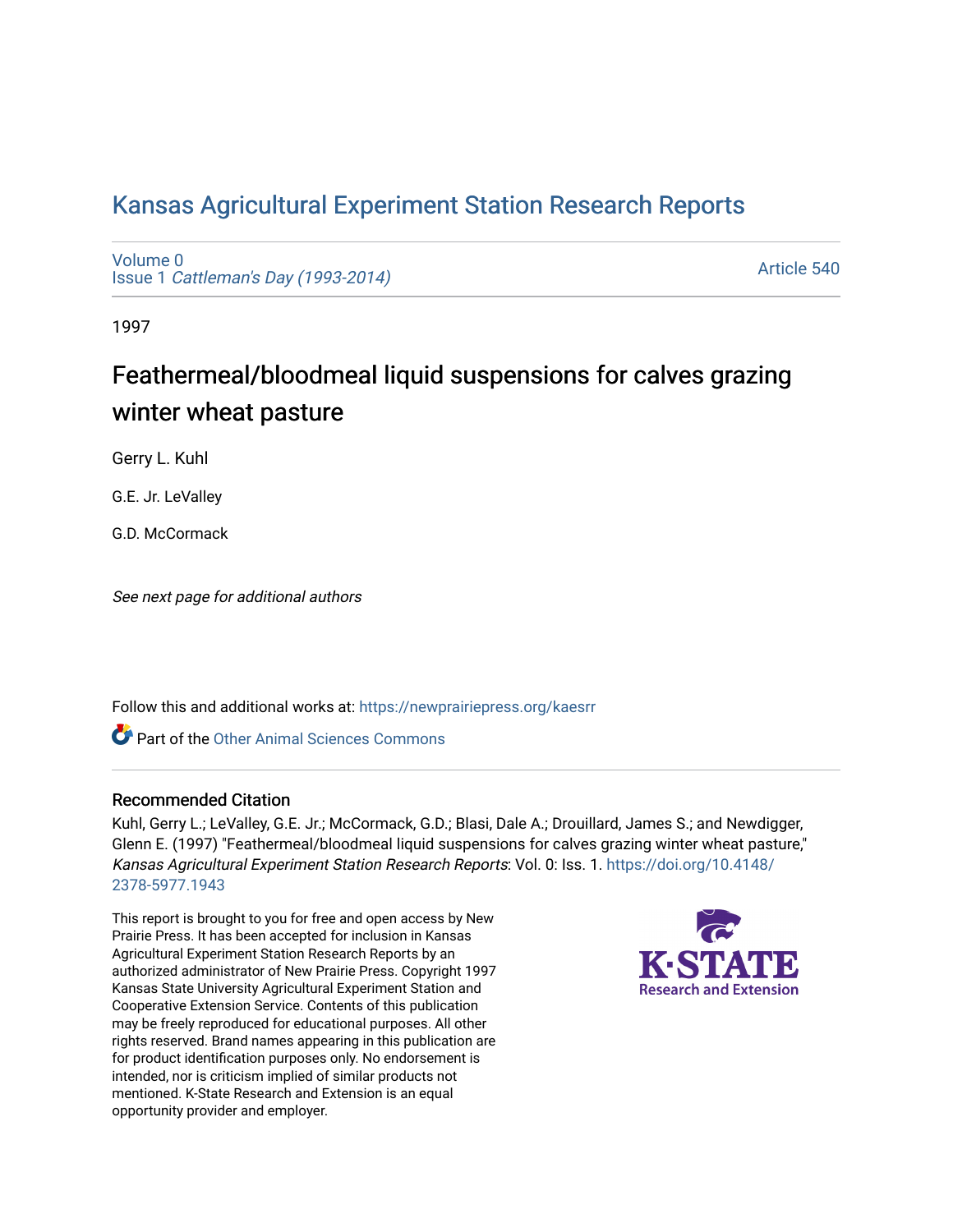## Feathermeal/bloodmeal liquid suspensions for calves grazing winter wheat pasture

## Abstract

A field study was conducted over 2 years at four different locations in south central Kansas to compare a feathermeal/bloodmeal (ESCAPE) liquid suspension to a molasses-based liquid supplement (ENERGY) and a dry mineral supplement (CONTROL) on the liveweight gain of 768 calves grazing wheat pasture. No significant differences occurred in supplement intake between ESCAPE and ENERGY across years (P=.88). Offering a liquid supplement containing either ES CAPE or ENERGY did not improve (P=.91) growth performance relative to CONTROL calves.

## Keywords

Cattlemen's Day, 1997; Kansas Agricultural Experiment Station contribution; no. 97-309-S; Report of progress (Kansas State University. Agricultural Experiment Station and Cooperative Extension Service); 783; Beef; Wheat pasture; Feathermeal; Liquid suspensions

## Creative Commons License



This work is licensed under a [Creative Commons Attribution 4.0 License](https://creativecommons.org/licenses/by/4.0/).

## Authors

Gerry L. Kuhl, G.E. Jr. LeValley, G.D. McCormack, Dale A. Blasi, James S. Drouillard, and Glenn E. **Newdigger**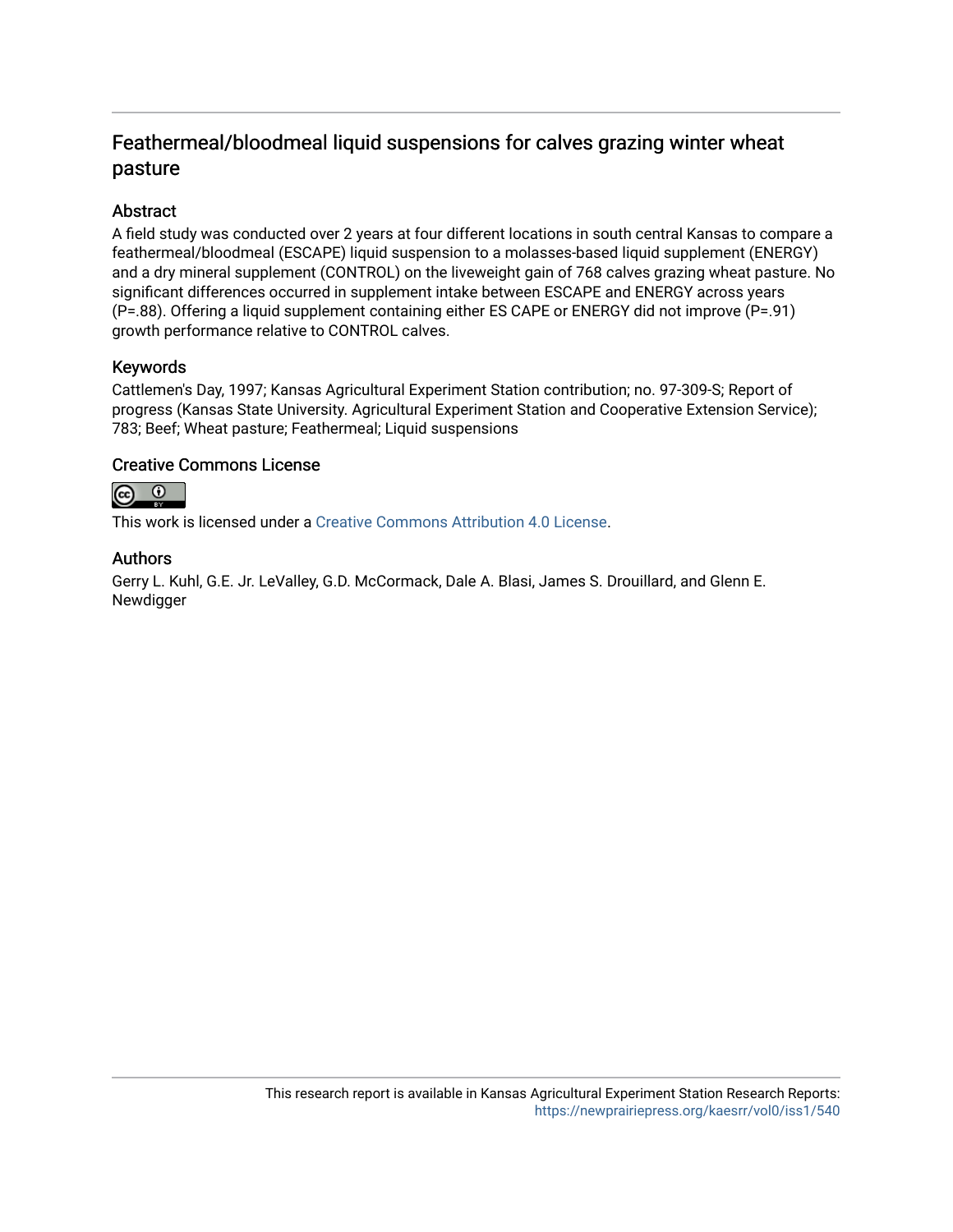#### **FEATHERMEAL/BLOODMEAL LIQUID SUSPENSIONS FOR CALVES GRAZING WINTER WHEAT PASTURE <sup>1</sup>**

*D. A. Blasi<sup>2</sup>, J. S. Drouillard, G. L. Kuhl, G. E. Newdigger, G. E. LeValley, Jr., and G. D. McCormack*

#### **Summary**

A field study wa sconducted over 2 years at four different locations in south central Kansas to compare a feathermeal/bloodm eal (ESCAPE) liquid suspension to a molasses-based liquid supplemen t (ENERGY) and a dry mineral supplement (CONTROL) on the liveweight gain of 768 calves grazing wheat pasture. No significan t differences occurred in supplement intake between ESCAPE and ENERGY across years (P=.88). Offering a liquid supplement containing either ES CAPE or ENERGY did not improve  $(P=.91)$  growth performa we relative to CONTROL calves.

(Key Words: Wheat Pasture, Feathermeal, Liquid Suspensions.)

#### **Introduction**

Wheat pasture plays an important role in beef production systems in Kansas and other southern pla ins states. Despite the fact that it is a source of high quality forage, wheat forage has potential problems. Its crude protein has been calculated to be 58 t o 70% degradable in the rumen. Consequently, only 30 to 42% of the crude protein is undegraded intake protein (UIP). Becaus e of the extensive degradability, supplemental UIP may be needed to meet the metabolizabl e protein requirements of rapidly growing cattl e. To determine the need for such

supplementation , a study was conducted to evaluate the use of a liquid suspension that delivered supplemental UIP.

#### **Experimental Procedures**

This field study was conducted with four cooperating producers in south central Kansas, with each stocker operation representing a trial replicate . The study was conducted during the fall/winters of 1990-91 and 1994-95. The second year was delayed because of poor growing conditions fo rwheat pasture. For each year, replicate trials were conducted at three separate producer location swith 81 to 165 head of crossbred stocker calves at each location. The average initial weights were 430 lb for the first year and 450 lb for the second. The grazing period ranged from 78 to 119 days, depending upon prevailing environmental conditions.

All stocker calves were assembled 3 to 4 weeks prior to trial initiation and were vaccinated against common viral and bacterial diseases, treated for internal and external parasites, and implanted with an estrogenic growth implant at the onset of the trial. All 768 calves were weighed individually, identified with numbered ear tags and randomly allotted to one of three treatments. We used colorcoded ear tags to ensure that calves remained pastured with their speci fc treatment group. At

 ${}^{1}$ Appreciation is expressed to the following individuals and companies for their assistance with this project: (1) U.S. Poultry and Egg Association for financial support. (2) Bob and Mike Cather, Anthony; John Farney, Kiowa; Rod Lungren, Caldwell; and David Govert and Tom Theis, Kingman, for providing cattle, equipment and assistance. (3) Fort Dodge Animal Health for donation of Synovex-S and Synovex-H implants. (4) Pfizer Animal Health for donation of Bloat-Guard. (5) Sunglo Feeds for liquid supplement mixing and delivery.

<sup>&</sup>lt;sup>2</sup>South Central Area Extension Office, Hutchinson.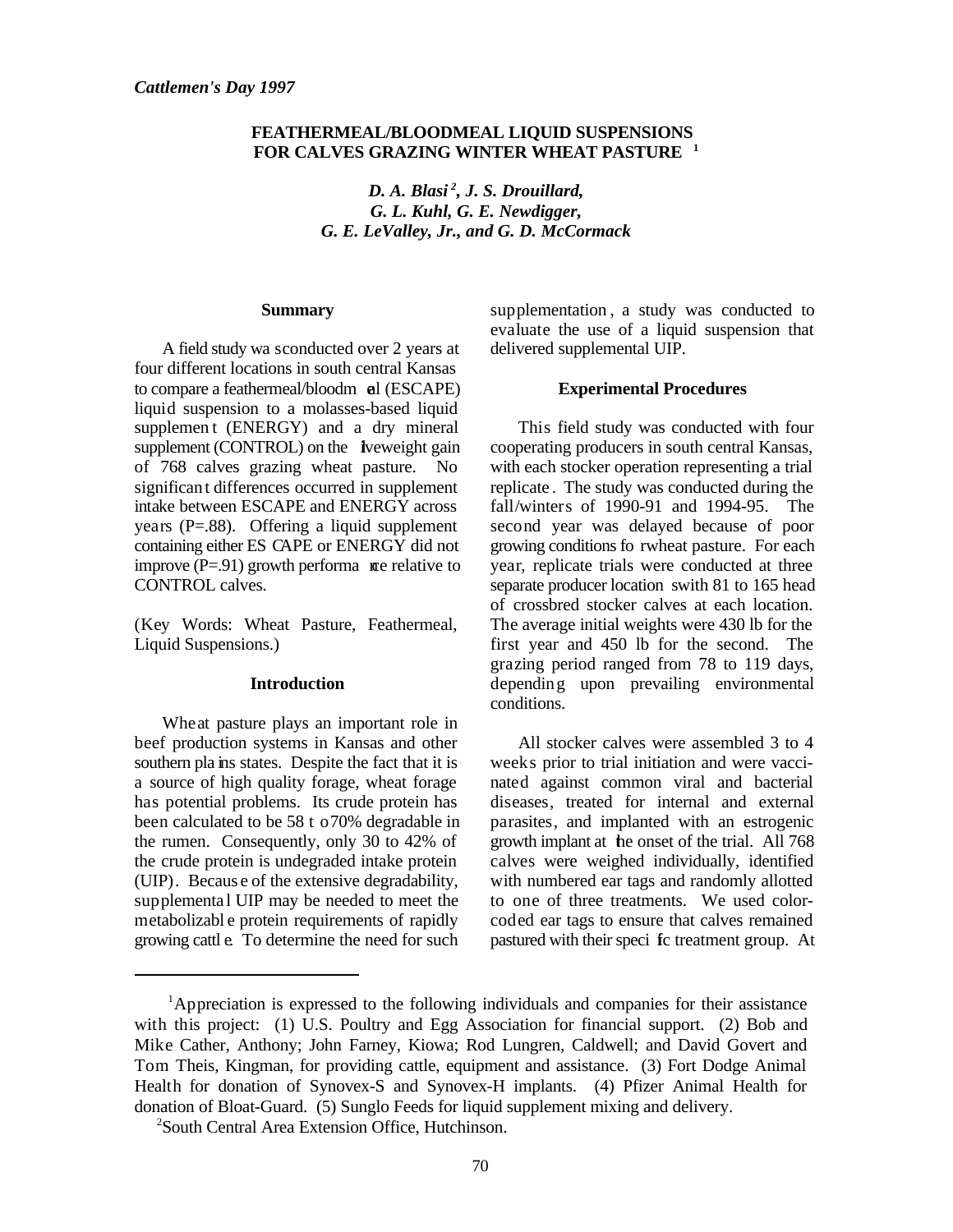the conclusion of the study, calves were gathered and individually weighed. For each year, either heifer or steer calves were used exclusively at each location.

Each trial location was uniform in terms of cereal cultivar, f ertility, topography and cultural managemen t to ensure that any differences detected would be due to supplement. Each pasture was c ross-fenced and stocked to ensure that forage availability was similar across treatment . During periods of snow cover or inclement weather, equivalent amounts of harvested forage were provided to all treatments.

The supplements were formulated and delivered to each loc ation by a commercial feed company. For the ENERGY and ESCAPE treatments , the supplement was provided freechoice to calves in 1000-lb tubs equipped with grooved lick wheels. Supplement intake was projected to be 1.5 to 2 lb/head/day. At the onset of the trial, the tubs were calibrated so that supplement consumption could be measured. The ingredient composition and actual nutrient analysis of the ESCAPE and ENERGY liquid supplements are shown in Table 1. A typical dry mix containing Bloat Guard (48 grams poloxalene/lb) and accepted mineral levels for wheat pasture was provided free-choice to a ll groups. Controls received the mineral mix alone.

The data were analyzed by analysis of variance with year and supplement type as

the sources of variation . Supplement intake and average daily gain were the response criteria.

#### **Results and Discussion**

During the 2 years when th  $\dot{\mathbf{s}}$  study was conducted, wheat forage was abundant. No significan t interactions occurred between year and treatment; therefore, only main effects are shown. Average daily gains across all treatments were 2.48 and 2.58 lb/head/day in year 1 and yea r 2, respectively, suggesting that plane of nutrition provided by the wheat forage was exceptional *ly* high. Average daily gain and supplement intake for each treatment are presented in Table 2. Calves receiving ENERGY and ESCAPE liquid s upplements had slightly higher weight gains relative to the CONTROL treatment, but these differences were not significant (P=.91). Differences in consumption rate of the ESCAPE and ENERGY supplements wer estatistically similar as well  $(P=.88)$ . Previous research evaluating high UIP protein supplementation for growing stocker cattle grazing wheat pasture has yielded variable results.

Assuming that whea t for age protein is 58 to 70% DIP and using the gain performance from our study, the NRC 1996 software determined that metabolizable protein requirements were exceeded by 20% with consumption of wheat forage alone. The availability of high quality, abundan t wheat forage was sufficient over the two years this study to meet metabolizable protein requirements without feeding a liquid supplement containing UIP.